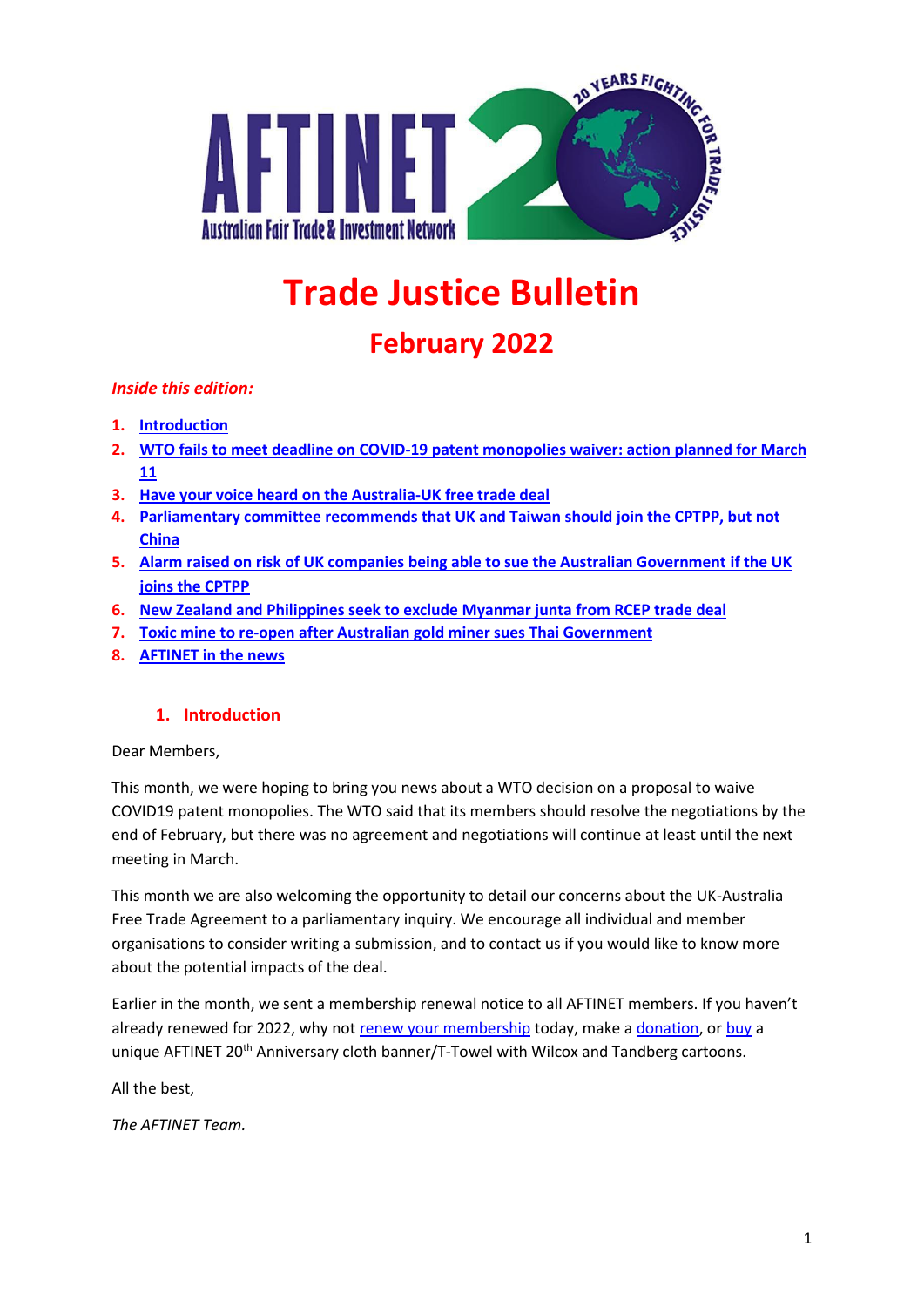# <span id="page-1-0"></span>**2. WTO fails to meet deadline onCOVID-19 patent monopolies waiver: action planned on March 11**

As the **World Trade Organisation's (WTO)** approached its deadline for deciding on a waiver on vaccine patent monopolies, AFTINET joined with allied organisations in Australia and internationally to call on the WTO to seize the opportunity to address the global inequity in COVID19 vaccines, tests and treatments.

We published [a media release](http://aftinet.org.au/cms/wto-must-fix-unjust-global-access-to-vaccines-treatments-and-tests) and an [opinion piece](https://www.theguardian.com/commentisfree/2022/feb/23/trade-rules-have-thwarted-global-efforts-to-fight-covid-the-wto-must-deliver-on-a-vaccine-ip-waiver) in the Guardian calling on Trade Minister **Dan Tehan** to go beyond his stated support for the proposal to insist that the waiver cover tests and treatments as well as vaccines. Our Convenor, **Dr Patricia Ranald**, told the press:

*"Millions are dying while WTO members are still debating whether to waive monopolies and make vaccines, treatments and tests available to people in low-income countries. Trade Minister Tehan should actively sponsor proposals to ensure a comprehensive waiver covering tests, treatments and vaccines is agreed this week."*

Despite more than 200 civil society organisations from across the globe calling on WTO Director General **Dr. Ngozi Okonjo-Iweala** in a[n open letter](http://aftinet.org.au/cms/aftinet-joins-global-civil-society-open-letter-to-wto) to ensure the waiver was secured, the WTO failed to reach an agreement, delaying a decision until further meetings in March.

The WTO failure to decide comes after [mounting evidence](http://aftinet.org.au/cms/evidence-mounts-on-Big-Pharma-efforts-to-undermine-global-vaccine-equity) shows that Big Pharma has been undermining global efforts to tackle vaccine equity and [roadblocking](http://aftinet.org.au/cms/investigations-reveal-pfizer-roadblocking-access-to-COVID19-treatments) [access](javascript:void(0)/*1986*/) to COVID19 treatments by filing patent applications in sixty-one countries for a key ingredient of its new COVID19 therapeutic drug, **Paxlovid**.

Ahead of further WTO meetings, global civil society is planning [a Global Day of Action](https://peoplesvaccine.org/take-action/end-covid-monopolies/) on **March 11** – which marks the third year of the COVID19 pandemic – to call on world leaders to waive intellectual property rights on vaccines, tests and treatments.

<span id="page-1-1"></span>Save the date and we will keep you informed about social media and other actions for March 11.

#### **3. Have your voice heard on the Australia-UK free trade deal**

Following the announcement of a free trade deal between Australia and the UK late last year, a public parliamentary inquiry into the agreement has been launched. The inquiry will allow civil society organisations and individuals to make submissions concerning the potential impacts of the agreement.

#### **AFTINET is preparing a submission and members are encouraged to lodge their own submission to the inquiry before 18 March 2022.**

To learn more about our concerns and how to write a submission, clic[k here.](http://aftinet.org.au/cms/inquiry-into-australia-uk-trade-deal)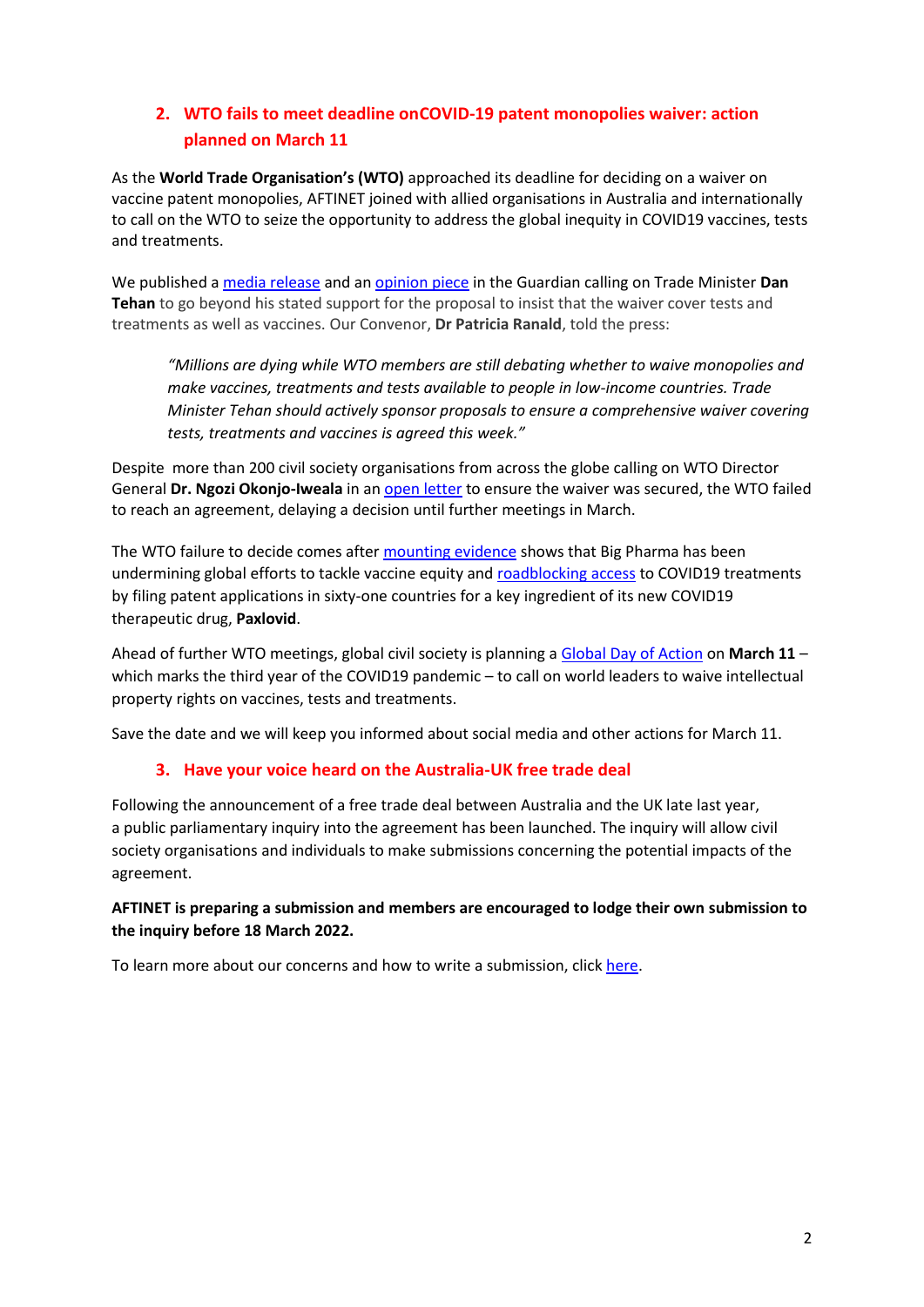# <span id="page-2-0"></span>**4. Parliamentary committee recommends that UK and Taiwan should join the CPTPP, but not China**

A parliamentary inquiry into the expansion of the **Comprehensive and Progressive Trans-Pacific partnership (CPTPP)** has released its report, recommending that Australia support the applications of the **UK** and **Taiwan**, but places conditions on support for **China's** accession.

We argued to the inquiry in our written submission that the CPTPP mega-deal should **not be expanded** without first addressing the flaws we identified in the agreement when it was signed in 2018.

**Why?** Because the CPTPP includes:

- Corporate rights to sue governments **(Investor-State Dispute Settlement or ISDS)**
- Restrictions on government regulation of essential services like aged care and state regulation of carbon emissions
- Exploitation of temporary migrants
- Reduced capacity for local industry development
- Restrictions on government procurement policy and regulation of product standards.
- Labour and environment chapters that are not as legally enforceable as the other chapters in the agreement.

**Overall, we argue that the CPTPP should not be expanded but should be reviewed to address these flaws.**

#### [Read more](http://aftinet.org.au/cms/parliamentary-committee-recommends-UK-and-Taiwan-join-CPTPP)

# <span id="page-2-1"></span>**5. Alarm raised on risk of UK companies being able to sue the Australian Government if the UK joins the CPTPP**

AFTINET has raised the alarm over the possibility that British corporations will gain the right to sue the Australian Government if the UK is granted membership in the **Comprehensive and Progressive Agreement for Trans-Pacific Partnership (CPTPP).**

Despite ruling out the right for corporations to sue governments in the [UK-Australia Free Trade Deal](http://aftinet.org.au/cms/UK-FTA)  [\(A-UKFTA\),](http://aftinet.org.au/cms/UK-FTA) British firms may gain additional legal rights through [Investor-State Disputes Settlement](http://aftinet.org.au/cms/ISDS)  [\(ISDS\)](http://aftinet.org.au/cms/ISDS) mechanisms contained within the CPTPP.

This mechanism may be used by corporations to gain compensation through an international tribunal if they can claim that a change in law or policy will harm their investment. In the past, claims have been sought on public interest regulation, including environmental protections, public health measures, and workers' rights.

Our submission to the DFAT inquiry on the UK joining the CPTPP argues that it would be **inconsistent and dangerous** to exclude ISDS from the A-UKFTA, yet enable ISDS to apply to Australia and the UK in the CPTPP. We recommend instead that Australia should insist as a condition of support for UK joining the CPTPP that both governments agree that ISDS provisions are not applied to each other. Australia has a similar CPTPP agreement with the government of New Zealand.

[Read more](http://aftinet.org.au/cms/aftinet-raises-alarm-on-ISDS-risk)